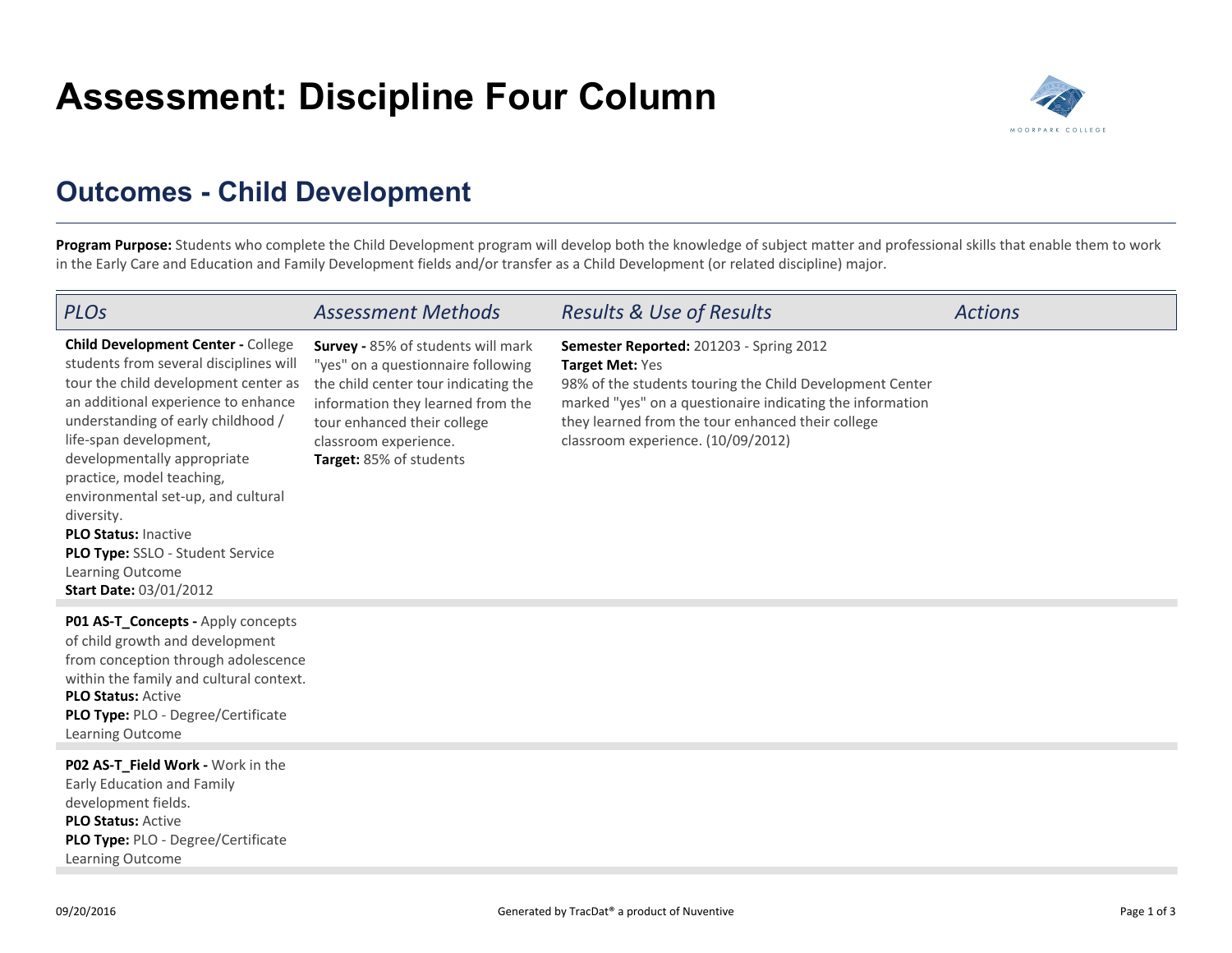| <b>PLOS</b>                                                                                                                                                                                                                                                                                                   | <b>Assessment Methods</b>                                                                                                                                                                                                                                                                                                    | <b>Results &amp; Use of Results</b> | <b>Actions</b> |
|---------------------------------------------------------------------------------------------------------------------------------------------------------------------------------------------------------------------------------------------------------------------------------------------------------------|------------------------------------------------------------------------------------------------------------------------------------------------------------------------------------------------------------------------------------------------------------------------------------------------------------------------------|-------------------------------------|----------------|
| P03 AS_Cert Knowledge -<br>Demonstrate both the knowledge of<br>subject matter and professional skills<br>that enable them to work in the Early<br><b>Education and Family Development</b><br>fields and/or transfer as a Child<br>Development (or related discipline)<br>major.<br><b>PLO Status: Active</b> | Survey - Survey will be developed<br>(exit survey): Students earning the<br>AS and AS-T in Child Development<br>will complete a self-assessment<br>survey on their performance and<br>development, focusing on<br>application of early childhood<br>philosophy and implementation of<br>procedures involved in quality early |                                     |                |
| <b>PLO Type: PLO - Degree/Certificate</b><br>Learning Outcome                                                                                                                                                                                                                                                 | childhood practice, as well as<br>progress toward meeting career and<br>transfer goals. 85% of students will<br>indicate on the survey that they<br>have successfully advanced toward<br>career and transfer goals.                                                                                                          |                                     |                |

## P04 Cert\_Curriculum - Develop

**PLO Status:** Active **PLO Type:** PLO - Degree/CertificateLearning Outcome curriculum and assessment plans forchildren.

**Target:** 85% of students

**PLO Status:** Active **PLO Type:** PLO - Degree/CertificateLearning Outcome**P05 Cert\_Cognitive Domains -** Explainphysical, cognitive and psychosocialdomains in the preschool age child.

**P06 Cert\_Core Components -** Analyze

**PLO Status:** Active **PLO Type:** PLO - Degree/CertificateLearning Outcomethe core components of environmental influences on children and families, including socialization,diverse family structures, family interpersonal relationships, educationand mass media influences

**P07 Cert\_Analyze Programs - Analyze**